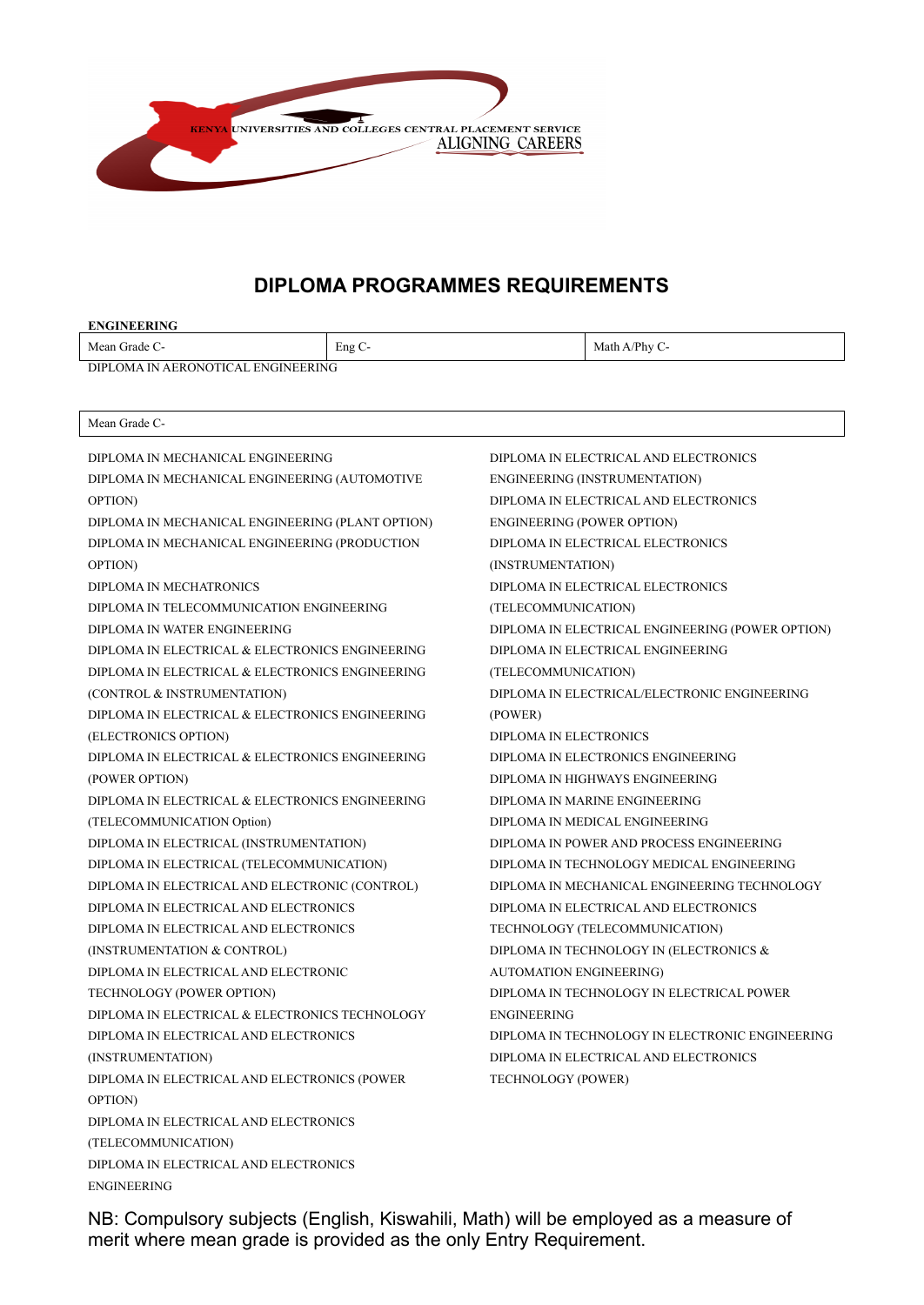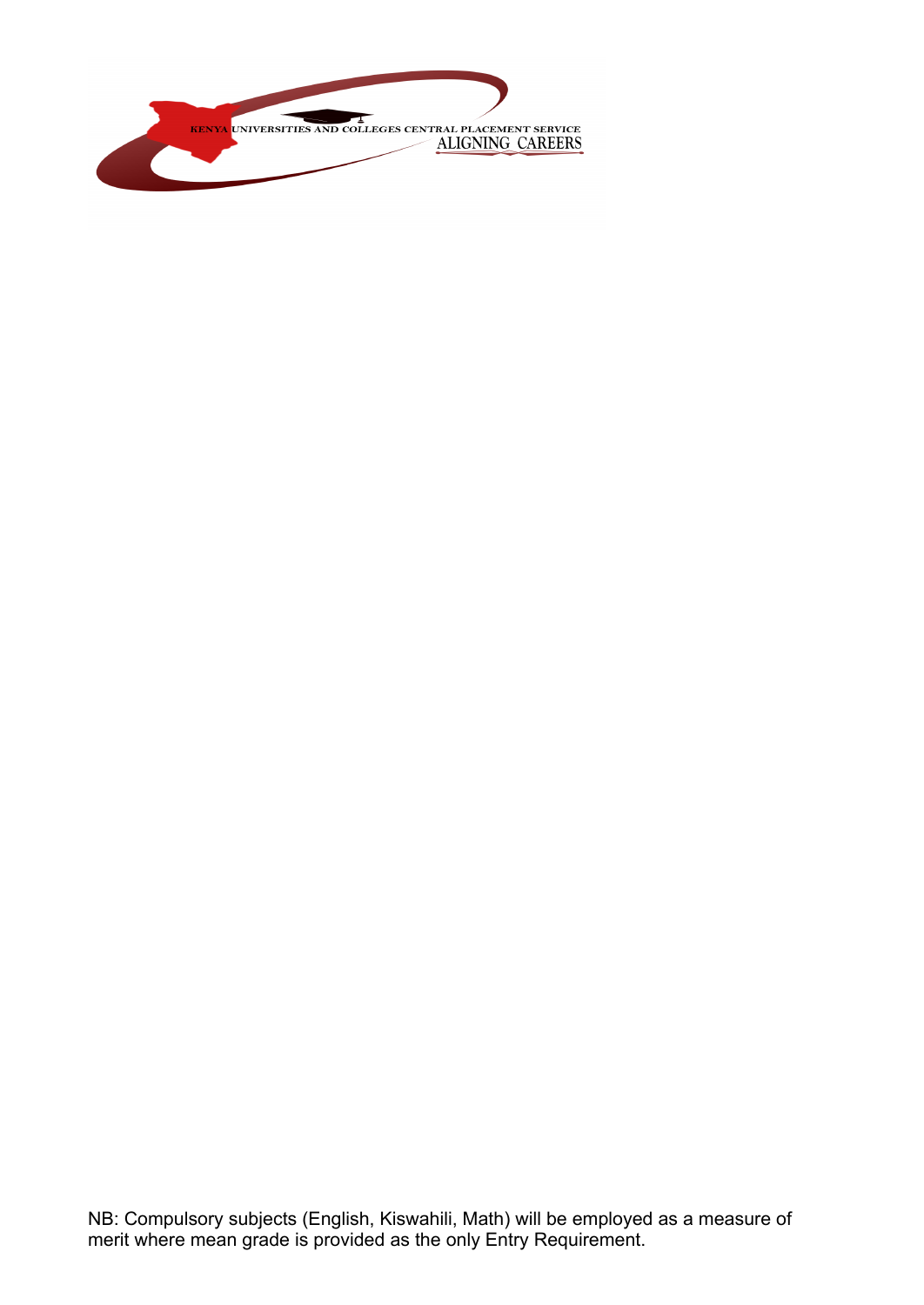

#### **TECHNICAL**

| Меа<br>1211 16<br>. | $\sim$<br>Eng | Matr | Phv<br>.<br>$\overline{\phantom{a}}$ |
|---------------------|---------------|------|--------------------------------------|
|                     |               |      |                                      |

DIPLOMA IN LAND SURVEYING

| Mean<br>-стаае | $-$<br>$1$ CVX<br>E <sub>n</sub> | Math | Phy |
|----------------|----------------------------------|------|-----|
|                |                                  |      |     |

DIPLOMA IN QUANTITY SURVEYING

| Mean Grade<br>.                                             | $\Gamma$ $\sim$<br>Eng | Math ( | Them C<br>_____ |
|-------------------------------------------------------------|------------------------|--------|-----------------|
| <b>DIPL</b><br><b>MAP REPRC</b><br>ODUC<br>OMA<br><b>IN</b> | (PRINTING)<br>TION     |        |                 |

Mean Grade C-DIPLOMA IN WATER TECHNOLOGY (WATER SUPPLY OPTION) DIPLOMA IN MOTOR VEHICLE MECHANICS DIPLOMA IN REFRIGERATION & AIR CONDITIONING DIPLOMA IN ROAD CONSTRUCTION DIPLOMA IN BUILDING DIPLOMA IN BUILDING & CONSTRUCTION DIPLOMA IN BUILDING CONSTRUCTION DIPLOMA IN CONSTRUCTION PLANT DIPLOMA IN GRAPHIC DESIGN DIPLOMA IN ELECTRICAL/ ELECTRONICS TECHNOLOGY (TELECOMMUNICATION) DIPLOMA IN GRAPHIC DESIGN

DIPLOMA IN REFRACTION TECHNOLOGY

## **COMPUTING**

| Mean Grade C-                                |                                            |
|----------------------------------------------|--------------------------------------------|
| DIPLOMA INFORMATION COMMUNICATION TECHNOLOGY | DIPLOMA IN BUSINESS INFORMATION TECHNOLOGY |
| DIPLOMA IN COMPUTER SCIENCE                  |                                            |
| DIPLOMA IN INFORMATION TECHNOLOGY            |                                            |
| DIPLOMA IN INFORMATION & COMMUNICATION       |                                            |
| <b>TECHNOLOGY</b>                            |                                            |
| DIPLOMA IN INFORMATION                       |                                            |
| COMMUNICATION TECHNOLOGY                     |                                            |
| DIPLOMA IN INFORMATION                       |                                            |
| COMMUNICATION TECHNOLOGY (ICT)               |                                            |
| DIPLOMA IN INFORMATION                       |                                            |
| COMMUNICATION TECHNOLOGY (ICT)               |                                            |
| DIPLOMA IN BUSINESS INFORMATION TECHNOLOGY   |                                            |
| DIPLOMA IN COMPUTER SCIENCE                  |                                            |
| DIPLOMA IN COMPUTER STUDIES                  |                                            |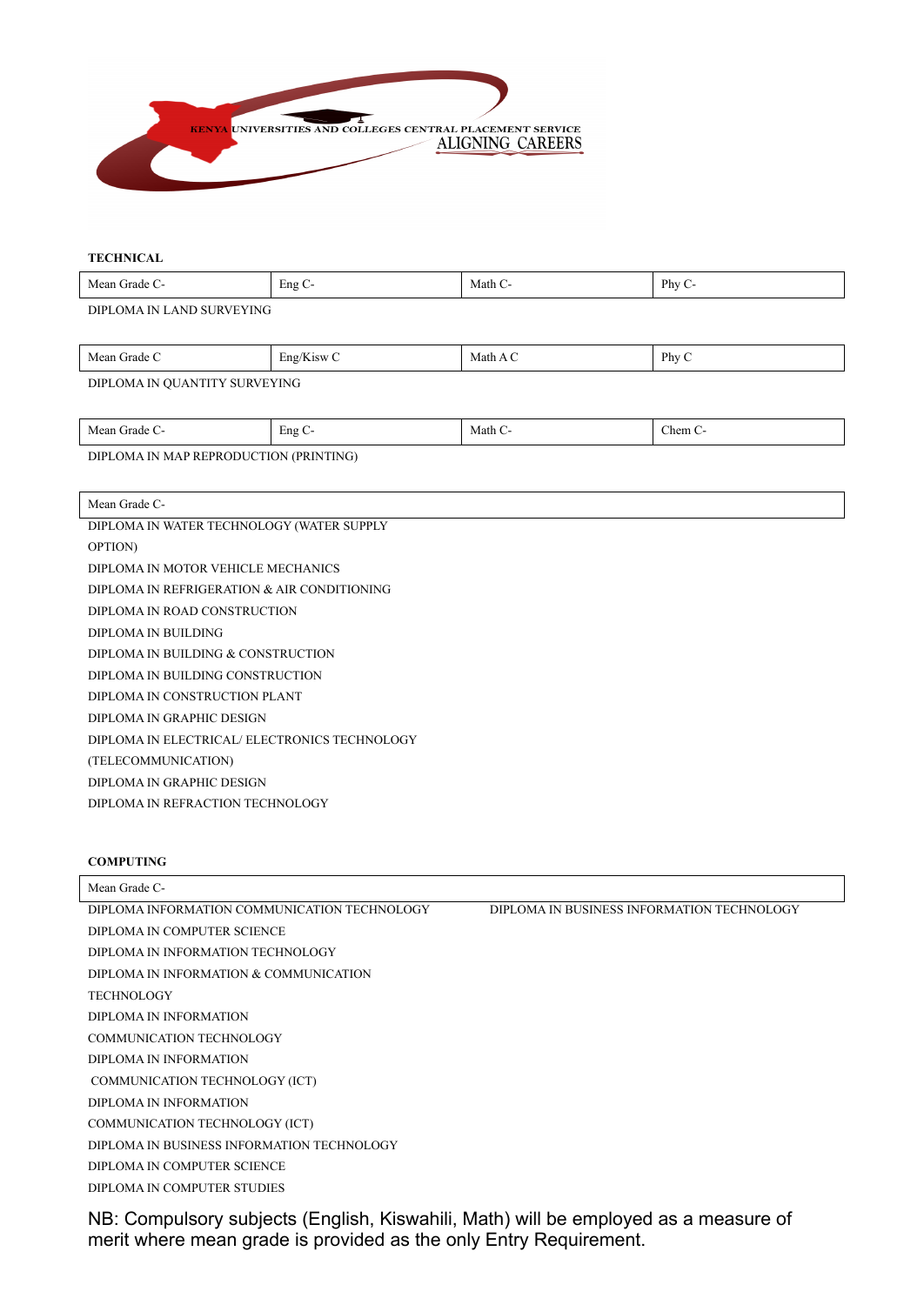

#### **BUSINESS**

Mean Grade C-DIPLOMA IN ACCOUNTING & FINANCE DIPLOMA IN AGRIBUSINESS MANAGEMENT DIPLOMA IN AIR CARGO MANAGEMENT DIPLOMA IN AIRPORT OPERATIONS DIPLOMA IN BANKING DIPLOMA IN BANKING & FINANCE DIPLOMA IN BANKING AND FINANCE DIPLOMA IN BUSINESS ADMINISTRATION DIPLOMA IN BUSINESS ADMINISTRATION/MANAGEMENT DIPLOMA IN BUSINESS MANAGEMENT DIPLOMA IN TRANSPORT MANAGEMENT DIPLOMA IN ROAD TRANSPORT MANAGEMENT DIPLOMA IN WILDLIFE MANAGEMENT DIPLOMAIN LIBRARY INFORMATION STUDIES DIPLOMA IN CO-OPERATIVE MANAGEMENT DIPLOMA IN COOPERATIVE DEVELOPMENT DIPLOMA IN COOPERATIVE MANAGEMENT DIPLOMA IN CREDIT MANAGEMENT DIPLOMA IN SECRETARIAL STUDIES DIPLOMA IN SECRETARIAL STUDIES AND OFFICE MANAGEMENT DIPLOMA IN SHIPPING DIPLOMA IN SUPLILES CHAIN MANAGEMENT DIPLOMA IN SUPPLIES AND CHAIN MANAGEMENT DIPLOMAIN LIBRARY INFORMATION STUDIES DIPLOMA IN SUPPLIES CHAIN MANAGEMENT DIPLOMA IN SUPPLIES MANAGEMENT DIPLOMA IN SUPPLY CHAIN MANAGEMENT DIPLOMAIN LIBRARY INFORMATION STUDIES DIPLOMA IN ENTREPRENEURIAL AGRICULTURE DIPLOMA IN ENTREPRENEURIAL AGRICULTURE DIPLOMA IN COMPUTERIZED SECRETARIAL STUDIES DIPLOMA IN ENTREPRENEURSHIP DEVELOPMENT DIPLOMA IN ENTREPRENEURSHIP EDUCATION DIPLOMA IN FRONT OFFICE OPERATIONS AND CUSTOMER CARE DIPLOMA IN HOUSEKEEPING MANAGEMENT DIPLOMA IN HUMAN RESOURCE DIPLOMA IN HUMAN RESOURCE MANAGEMENT DIPLOMA IN IN SUPPLY CHAIN MANAGEMENT

DIPLOMA IN LOGISTICS AND TRANSPORT MANAGEMENT DIPLOMA IN MARKETING DIPLOMA IN MICRO-FINANCE DIPLOMA IN PERSONNEL MANAGEMENT DIPLOMA IN PROCUREMENT AND MATERIALS MANAGEMENT DIPLOMA IN PROJECT MANAGEMENT DIPLOMA IN PUBLIC RELATIONS DIPLOMA IN PURCHASING AND SUPPLIES MANAGEMENT DIPLOMA IN SALE AND MARKETING DIPLOMA IN SALES & MARKETING DIPLOMA IN SALES AND MARKETING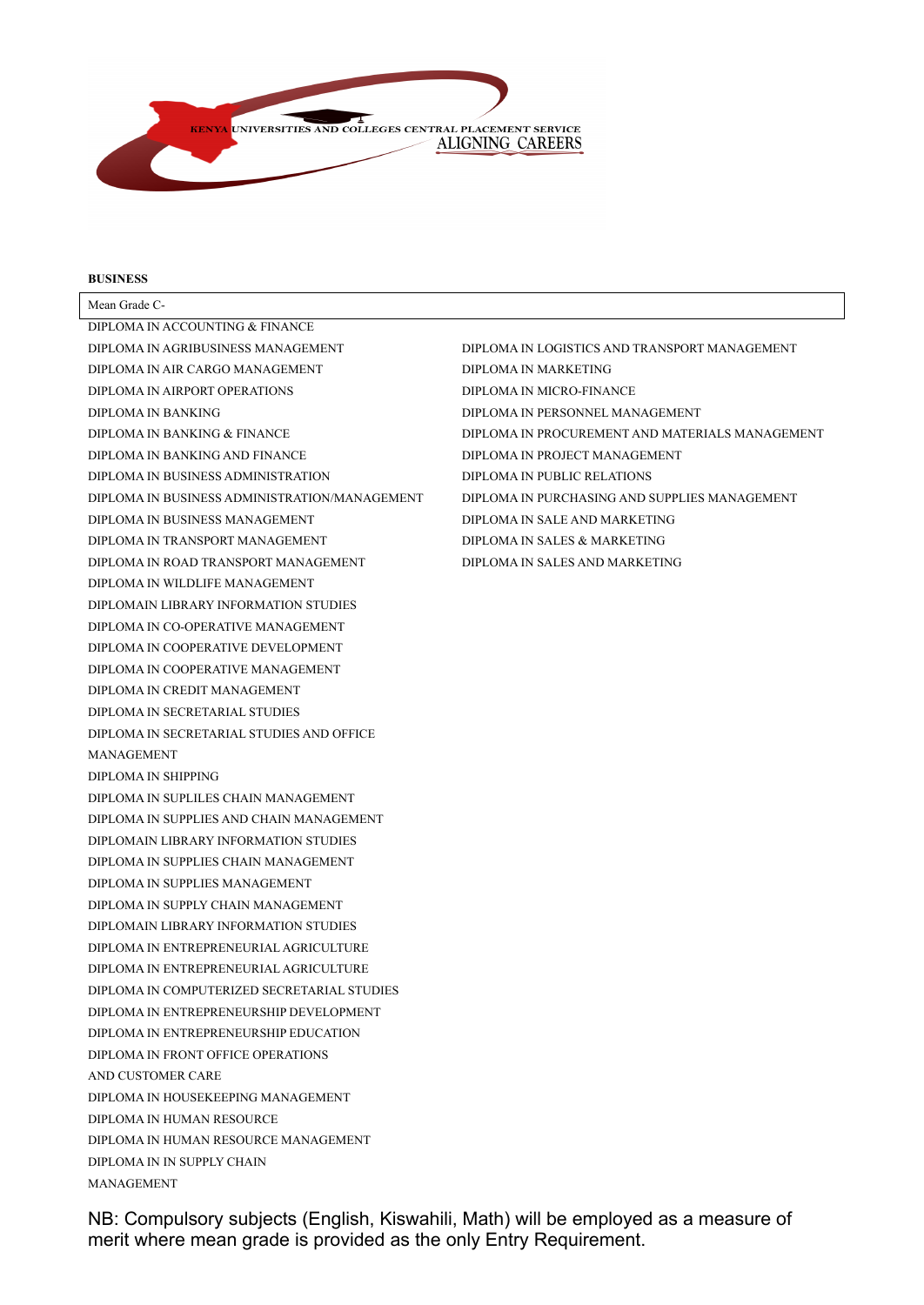

## **TOURISM AND HOTEL MANAGEMENT**

| Mean Grade C-                                     |
|---------------------------------------------------|
| DIPLOMA IN FOOD & BEVERAGE                        |
| DIPLOMA IN FOOD & BEVERAGE MANAGEMENT             |
| DIPLOMA IN FOOD & BEVERAGE PROD, SALES & SERVICES |
| <b>MANAGEMENT</b>                                 |
| DIPLOMA IN FOOD & BEVERAGE PRODUCTION & SALES     |
| <b>SERVICES</b>                                   |
| DIPLOMA IN FOOD & BEVERAGE PRODUCTION, SALES &    |
| <b>SERVICE</b>                                    |
| DIPLOMA IN FOOD & BEVERAGE PRODUCTION,            |
| <b>SALES &amp; SERVICE MANAGEMENT</b>             |
| DIPLOMA IN FOOD & BEVERAGES PRODUCTION            |
| DIPLOMA IN FOOD & BEVERAGES PRODUCTION, SALES     |
| <b>&amp;SERVICE MGT.</b>                          |
| DIPLOMA IN FOOD AND BEVERAGE                      |
| DIPLOMA IN FOOD AND BEVERAGE MANAGEMENT           |
| DIPLOMA IN FOOD AND BEVERAGE PRODUCTION AND       |
| <b>SERVICE MANAGEMENT</b>                         |
| DIPLOMA IN FOOD AND BEVERAGE PRODUCTION, SALES    |
| <b>AND SERVICES</b>                               |
| DIPLOMA IN FOOD AND BEVERAGE(PRODUCTION AND       |
| <b>SERVICE</b> )                                  |
| DIPLOMA IN FOOD AND BEVERAGE, PRODUCTION AND      |
| <b>SERVICE</b>                                    |
| DIPLOMA IN FOOD AND BEVERAGES                     |
| DIPLOMA IN FOOD AND BEVERAGES PRODUCTION, SALES   |
| & SERVICE MANAGEMENT.                             |
| DIPLOMA IN HOTEL AND INSTITUTIONAL MANAGEMENT     |
| DIPLOMA IN CATERING & ACCOMMODATION               |
| <b>MANAGEMENT</b>                                 |
| DIPLOMA IN CATERING AND ACCOMMODATION             |
| DIPLOMA IN CATERING AND ACCOMMODATION             |
| <b>MANAGEMENT</b>                                 |
| DIPLOMA IN CATERING AND HOTEL MANAGEMENT          |
| DIPLOMA IN TOUR GUIDING                           |
| DIPLOMA IN TOURISM AND HOSPITALITY MANAGEMENT     |
| DIPLOMA IN TOURISM MANAGEMENT                     |
|                                                   |

## **CLOTH AND TEXTILE**

## Mean Grade C-

DIPLOMA IN FASHION & GARMENT MAKING DIPLOMA IN FASHION DESIGN & CLOTHING

DIPLOMA IN FASHION DESIGN & GARMENT MAKING DIPLOMA IN FASHION DESIGN AND CLOTHING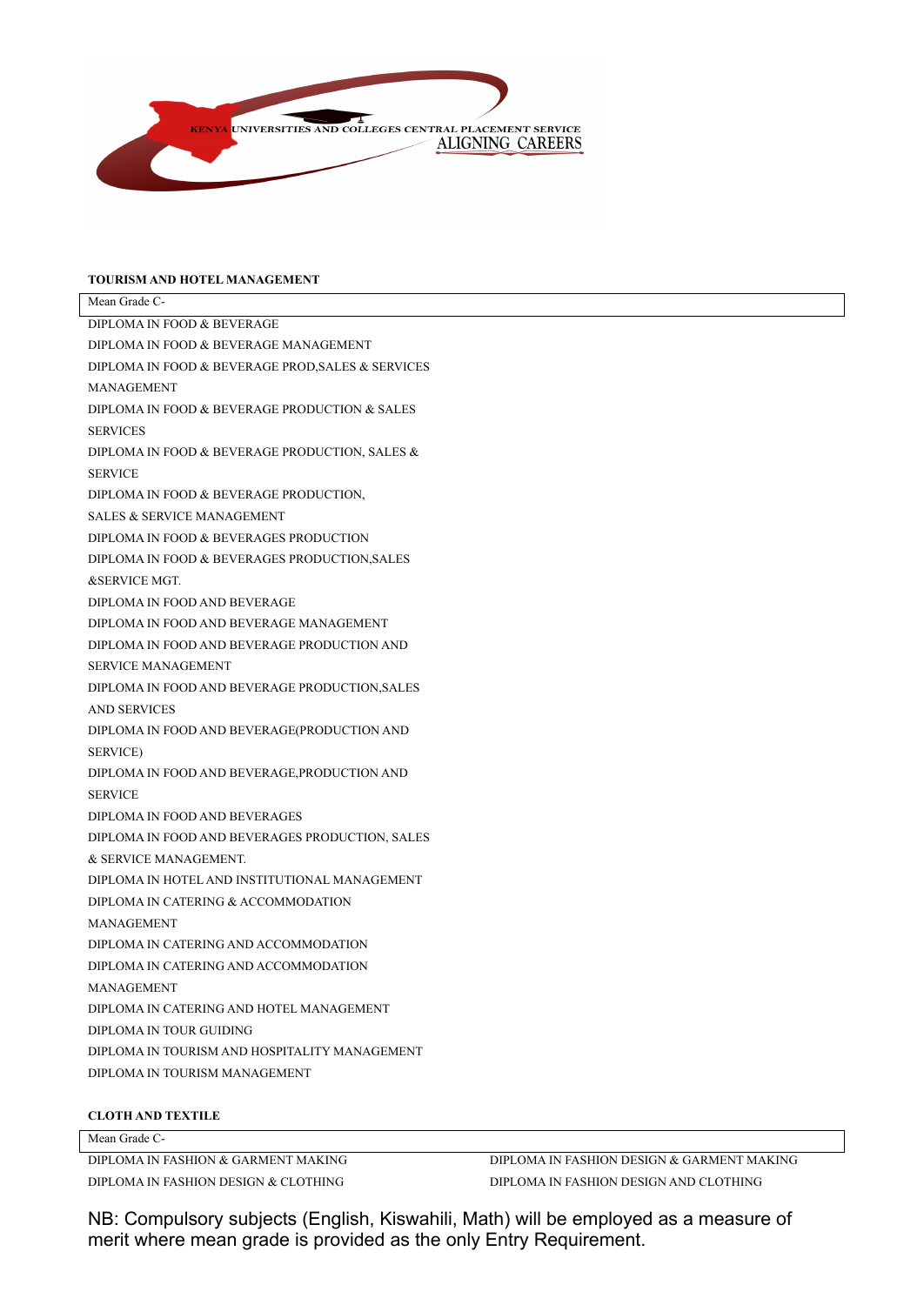

DIPLOMA IN FASHION DESIGN AND GARMENT MAKING DIPLOMA IN CLOTHING & TEXTILE DIPLOMA IN FASHION DESIGN & CLOTHING TECHNOLOGY DIPLOMA IN FASHION DESIGN & GARMENT MAKING **TECHNOLOGY** 

#### **HEALTH SCIENCES**

| Mean Grade C                                  | Eng/Kisw C | B <sub>10</sub> /B <sub>10</sub> logical Scie C | Math ( | Phy/Chem/Physical Scie C- |
|-----------------------------------------------|------------|-------------------------------------------------|--------|---------------------------|
| <b>DIDI OMA BURNIDOMENTAL HEALTH COIPMORE</b> |            |                                                 |        |                           |

DIPLOMA IN ENVIROMENTAL HEALTH SCIENCES

| Mean<br>Cirade C | $\mathbf{r}$<br>'Kisw<br>$\mathbb{E} \mathbb{D} \mathbb{P}^{\prime \nu}$ | $P$ <sub>by</sub><br>Math | Chem C | <b>The State</b><br><b>B</b> <sub>10</sub> C |
|------------------|--------------------------------------------------------------------------|---------------------------|--------|----------------------------------------------|
|                  |                                                                          |                           |        |                                              |

DIPLOMA IN MEDICAL LABORATORY TECHNOLOGY DIPLOMA IN MEDICAL LABORATORY SCIENCE

DIPLOMA IN PHARMACEUTICAL TECHNOLOGY

DIPLOMA IN PHARMACY

| --<br>$\mathbf{r}$                                                                                                   |  |
|----------------------------------------------------------------------------------------------------------------------|--|
| Phv/<br>Mean Grade C<br>Math A/<br>Eng/Kisw C<br>/Biological Scie C<br>B10/<br><b>START</b><br>Chem/Physical Scie C- |  |

DIPLOMA IN REGISTERED NURSING, MENTAL HEALTH AND PSYCHIATRY DIPLOMA IN KENYA REGISTERED NURSE (KRN)

| Mean Grade C-                      |
|------------------------------------|
| DIPLOMA IN DENTAL TECHNOLOGY       |
| DIPLOMA IN OCCUPATIONAL THERAPY    |
| DIPLOMA IN MEDICAL BIO-TECHNOLOGY  |
| DIPLOMA IN OPTHALMIC TECHNOLOGY    |
| DIPLOMA IN OPTICAL TECHNOLOGY      |
| DIPLOMA IN OPTOMETRY               |
| DIPLOMA IN ORTHOPAEDIC TECHNOLOGY  |
| DIPLOMA IN PHYSIOTHERAPY           |
| DIPLOMA IN MEDICAL IMAGING SCIENCE |
|                                    |

| Mean Grade C-                                                                                                                                            | $Bio D+$ | $ChemD+$ | $Eng/K$ isw D+                               | Hsc/Agri D |  |
|----------------------------------------------------------------------------------------------------------------------------------------------------------|----------|----------|----------------------------------------------|------------|--|
| DIPLOMA IN NUTRITION                                                                                                                                     |          |          | DIPLOMA IN COMMUNITY HEALTH & HIV MANAGEMENT |            |  |
| DIPLOMA IN NUTRITION & DIETETIC MANAGEMENT<br>DIPLOMA IN COMMUNITY HEALTH AND NUTRITION                                                                  |          |          |                                              |            |  |
| DIPLOMA IN NUTRITION & DIETETICS<br>DIPLOMA IN COMMUNITY NUTRITION                                                                                       |          |          |                                              |            |  |
| DIPLOMA IN NUTRITION AND DIET MANAGEMENT<br>DIPLOMA IN COMMUNITY ORAL HEALTH                                                                             |          |          |                                              |            |  |
| NB: Compulsory subjects (English, Kiswahili, Math) will be employed as a measure of<br>merit where mean grade is provided as the only Entry Requirement. |          |          |                                              |            |  |
|                                                                                                                                                          |          |          |                                              |            |  |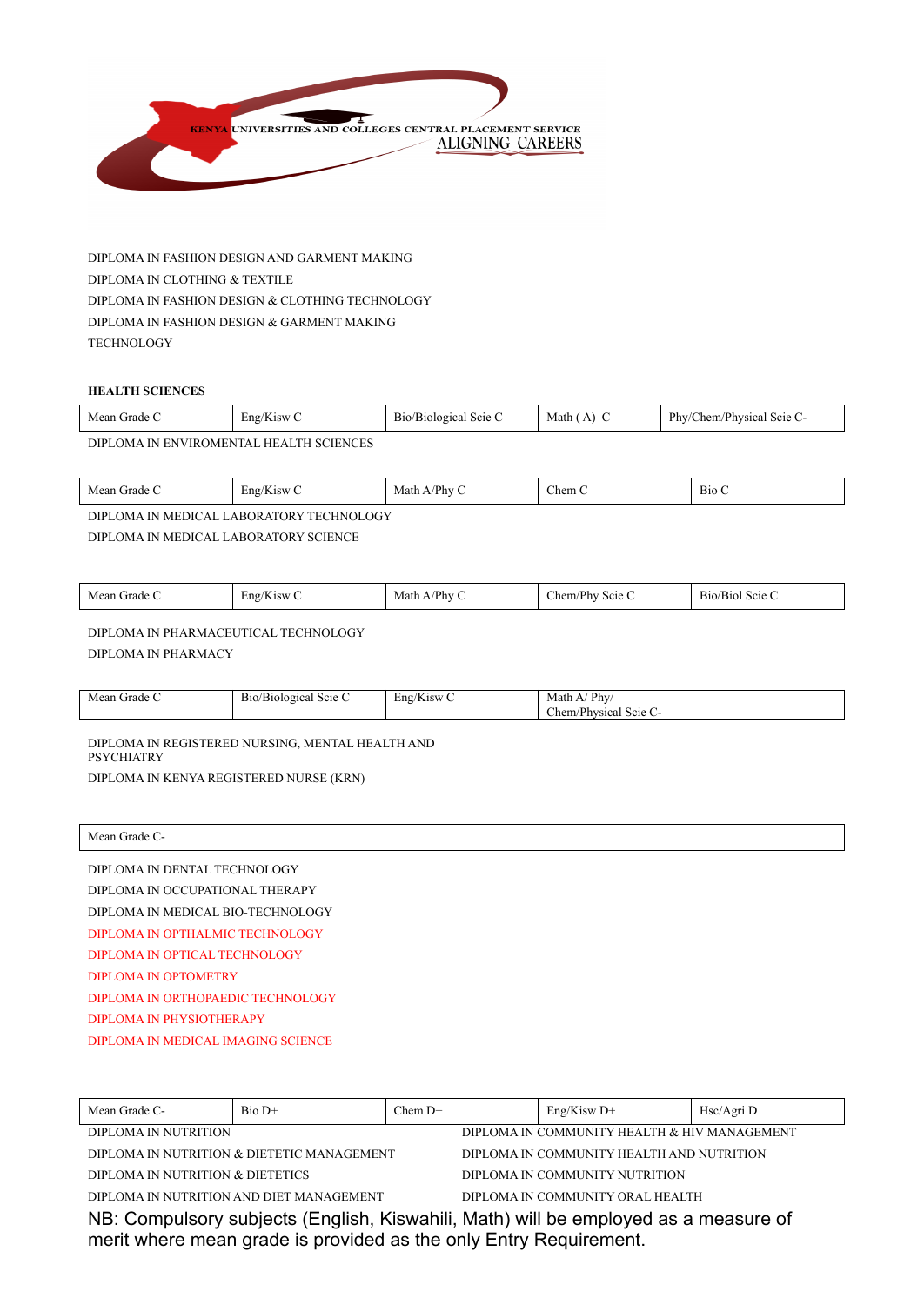

#### DIPLOMA IN FOOD SCIENCE AND TECHNOLOGY

DIPLOMA IN FOOD SCIENCE TECHNOLOGY

## DIPLOMA IN FOOD TECHNOLOGY

### DIPLOMA IN FOOD TECHNOLOGY & QUALITY ASSURANCE

#### **SCIENCES**

| Mean Grade                                                                   | Math D+ | Phy<br>$D^+$ | m/Phy<br>Scie $D+$<br>hem | $\sim$<br>$B_{10}$<br>. D+ |  |
|------------------------------------------------------------------------------|---------|--------------|---------------------------|----------------------------|--|
| <b>OURCES</b><br><b>DIPI</b><br>TER RESC<br>$\mathbf{V}$<br>. I NI<br>J. DMA |         |              |                           |                            |  |

Mean Grade C- Chem D+

DIPLOMA IN ANALYTICAL CHEMISTRY DIPLOMA IN APPLIED CHEMISTRY

Mean Grade C- Bio D+

DIPLOMA IN APPLIED BIOLOGY DIPLOMA IN ENVIRONMENTAL MANAGEMENT DIPLOMA IN GENERAL AGRICULTURE DIPLOMA IN AGRICULTURE DIPLOMA IN HORTICULTURE DIPLOMA IN MEDICAL BIO-TECHNOLOGY DIPLOMA IN INDUSTRIAL MICROBIOLOGY DIPLOMA IN INDUSTRIAL MICROBIOLOGY & BIOTECHNOLOGY DIPLOMA IN GENERAL AGRICULTURE

| Mean Grade C-          | Bio/Agri D+ |
|------------------------|-------------|
| DIPLOMA IN AGRICULTURE |             |

| Mean Grade C-                             |
|-------------------------------------------|
| DIPLOMA IN PETROLEUM AND GEOSCIENCE       |
| DIPLOMA IN AGRICULTURAL ENGINEERING       |
| DIPLOMA IN PETROLEUM MANAGEMENT           |
| DIPLOMA IN FISHERIES AND AQUATIC SCIENCES |
| DIPLOMA IN NAUTICAL SCIENCES              |
|                                           |

#### **EDUCATION (SCIENCE)**

| Mean Grade C+                                        | $Eng C-Minus)$ |            | Math C      |
|------------------------------------------------------|----------------|------------|-------------|
| DIPLOMA IN TEACHER EDUCATION (PHYSICS/CHEMISTRY)     |                | Phy $C^+$  | $ChemC+$    |
| DIPLOMA IN TEACHER EDUCATION (BIOLOGY/CHEMISTRY)     |                | $Bio C+$   | $Chem C+$   |
| DIPLOMA IN TEACHER EDUCATION (BIOLOGY/PHYSICS)       |                | $Bio C+$   | Phy $C+$    |
| DIPLOMA IN TEACHER EDUCATION (BIOLOGY/MATHEMATICS)   |                | $Bio C+$   | Math $C+$   |
| DIPLOMA IN TEACHER EDUCATION (MATHEMATICS/CHEMISTRY) |                | Math $C+$  | $Chem C+$   |
| DIPLOMA IN TEACHER EDUCATION (MATHEMATICS/PHYSICS)   |                | Maths $C+$ | Phy $C+$    |
| DIPLOMA IN TEACHER EDUCATION (MATHEMATICS/COMPUTER)  |                | Maths $C+$ | $Comp C+$   |
| DIPLOMA IN TEACHER EDUCATION (COMPUTER/PHYSICS)      |                | Comp C+    | Phy/comp C+ |

## **EDUCATION (ARTS)**